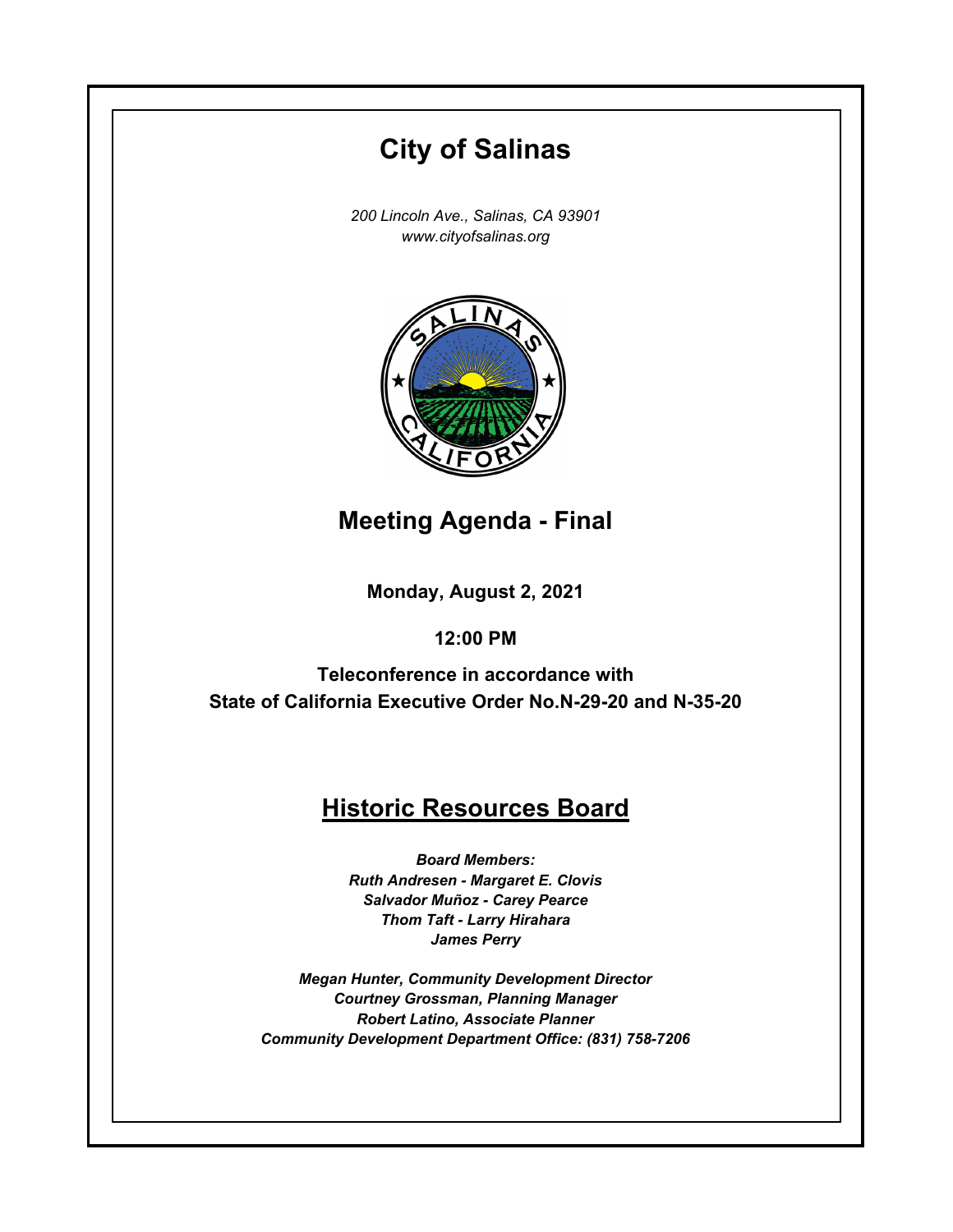## **PUBLIC NOTICE**

*This meeting is being conducted utilizing teleconferencing and electronic means consistent with State of California Executive Order N-29-20 dated March 17, 2020, regarding the COVID-19 pandemic. In accordance with Executive Order N-29-20, the public may only view the meeting on television and/or online and not in the Council Chamber. City meetings may be observed live at https://salinas.legistar.com/Calendar.aspx, on The Salinas Channel on YouTube at https://www.youtube.com/user/thesalinaschannel or on Comcast Channel 25.*

## **ZOOM WEBINAR PARTICIPATION**

# **JOIN THE ZOOM WEBINAR TO PARTICIPATE LIVE AT: https://us06web.zoom.us/j/89758801472**

# **To participate telephonically, call any number below: US: +1 669 900 6833 or +1 253 215 8782 or +1 346 248 7799 or +1 312 626 6799 or +1 929 205 6099 or +1 301 715 8592**

## **Webinar ID: 897 5880 1472**

#### **International numbers available: https://us06web.zoom.us/u/kbHSFsLFtF**

#### **SUBMISSION OF PUBLIC COMMENT PROCEDURES**

*If you wish to make a comment on a specific agenda item, please join the Zoom Webinar or submit your written comment, limited to 250 words or less via email by 5 P.M. on Friday, July 30, 2021 to the Historic Resources Board Secretary at robertl@ci.salinas.ca.us*

*Reading of Public Comments: The Secretary shall read all email comments, provided that the reading shall not exceed two (2) minutes and shall become part of the record. Every effort will be made to read your comment into the record, but some comments may not be read due to time limitations.*

# **ROLL CALL**

#### **PUBLIC COMMENT TIME RESTRICTIONS**

*Public comments generally are limited to two minutes per speaker; the Chair may further limit the time for public comments depending on the agenda schedule.*

#### **GENERAL PUBLIC COMMENTS**

*Receive public communications from the audience on items that are not on the agenda and that are in the City of Salinas' subject matter jurisdiction. Comments on Consent or Consideration items should be held until the items are reached. The public may request that the committee consider adding an item for consideration on a future agenda. The public may comment on scheduled agenda items as they are considered. In order to be respectful of all speakers' views and to avoid disruption of the meeting, the audience shall refrain from applauding or jeering speakers who have been recognized by the Chair.*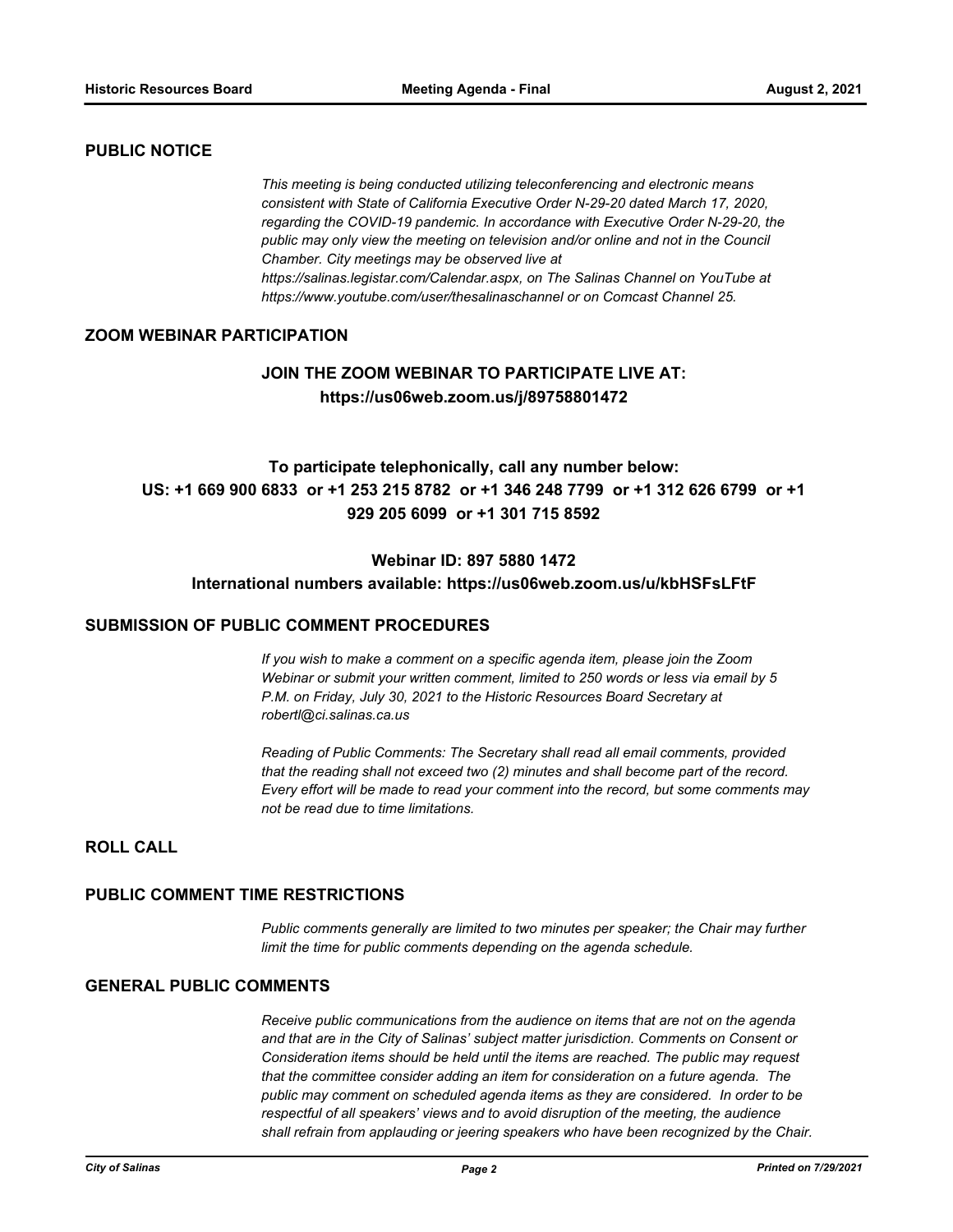# **CONSENT**

| ID#21-334 | <b>Historic Resources Board July 12, 2021 Minutes</b>                      |
|-----------|----------------------------------------------------------------------------|
|           | Recommendation: Approve Historic Resources Board minutes of July 12, 2021. |

# **PUBLIC HEARINGS**

| ID#21-335              | Salinas Historic Certificate of Approval (SHCA) 2021-002; Request to<br>construct first floor facade improvements at an existing building located at<br>301 Main Street in the MX-CC-DC (Mixed Use - Central City Overlay -<br><b>Downtown Core Overlay) Zoning District.</b> |
|------------------------|-------------------------------------------------------------------------------------------------------------------------------------------------------------------------------------------------------------------------------------------------------------------------------|
| <b>Recommendation:</b> | Approve a Resolution finding the project exempt pursuant to Section 15331 of the CEQA<br>Guidelines, affirming the findings, and approving Salinas Historic Certificate of Approval<br>2021-002.                                                                              |

## **OTHER BUSINESS**

Lincoln Avenue Corridor Project Update

Certificate of Appreciation for Beneficial Reuse of Historic Buildings

**CONSIDERATIONS**

# **FUTURE AGENDA ITEMS**

# **ADJOURNMENT**

*Confirmation of attendance at next meeting prior to adjournment.*

**Administrative Aide, Maira Flores**

**\_\_\_\_\_\_\_\_\_\_\_\_\_\_\_\_\_\_\_\_\_\_\_\_\_\_\_\_\_\_\_\_\_\_**